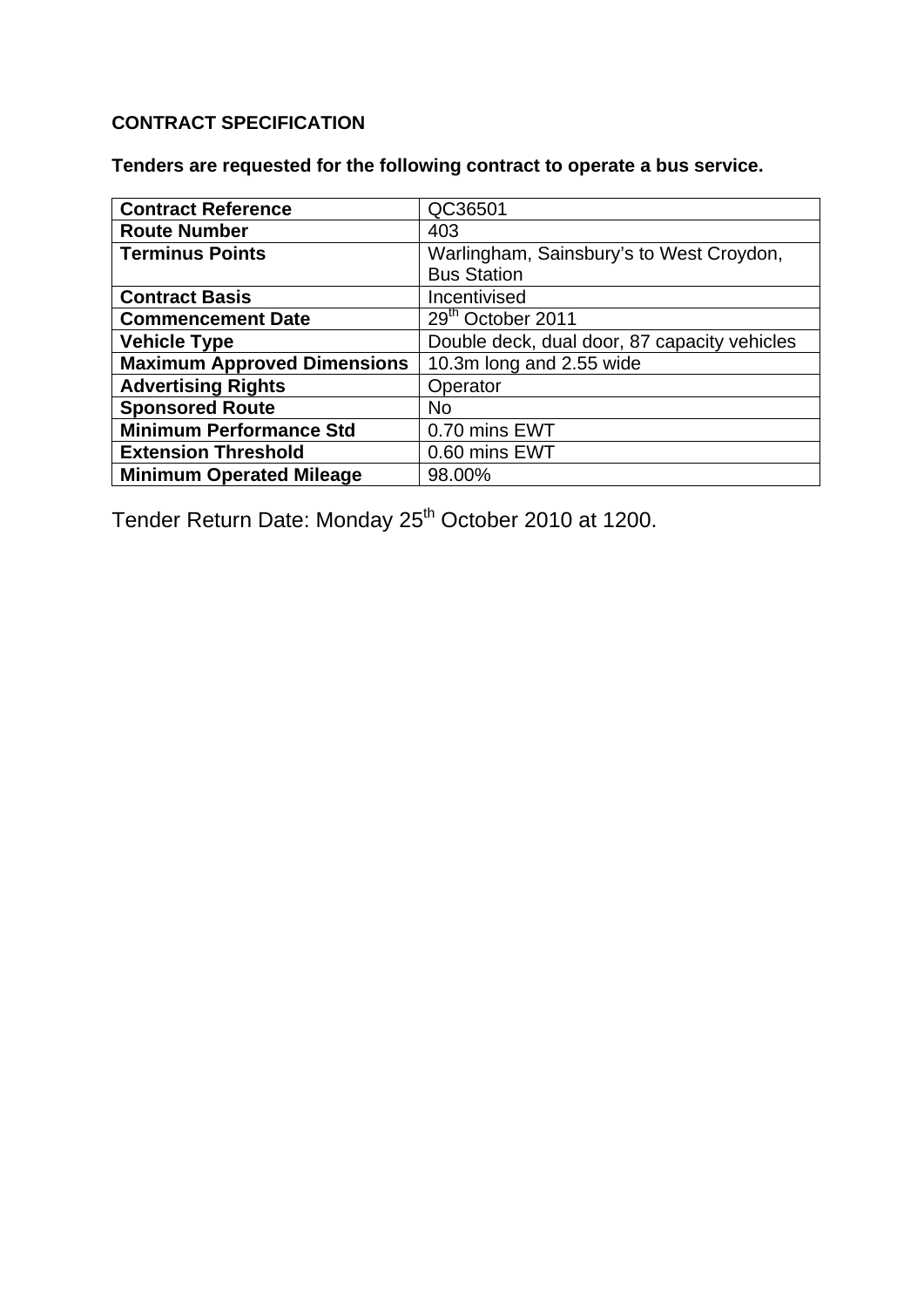# **SERVICE SPECIFICATION**

# **CONTENTS**

- 1) NOTES
- 2) SCHEDULE REQUIREMENTS & PINCHPOINTS
- 3) QSI POINTS & MILEAGE
- 4) OPERATIONAL CONSIDERATIONS
- 5) CURRENT PERFORMANCE, ROUTE RECORD & IBUS MILEAGE
- 6) TUPE STAFF INFORMATION FORM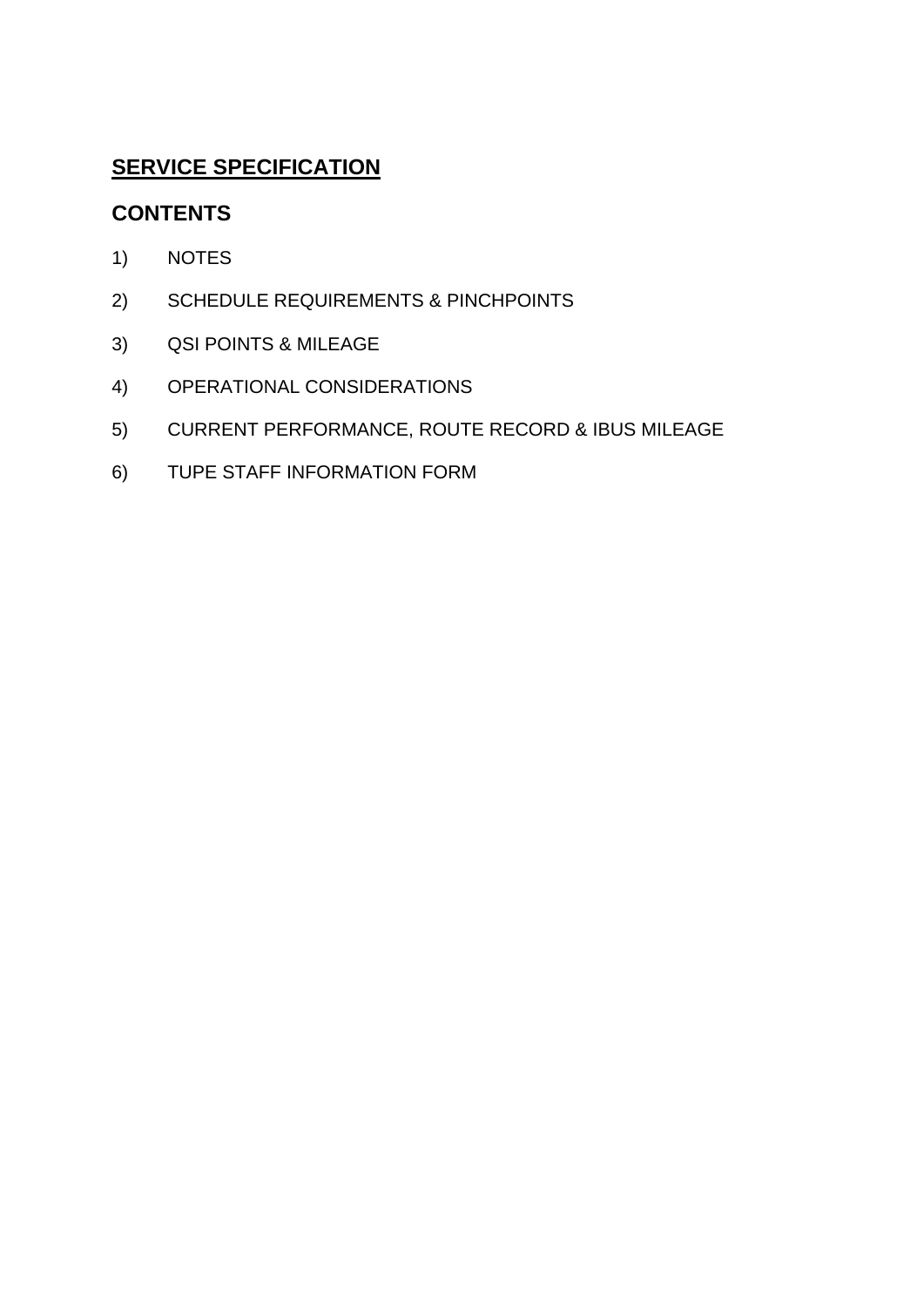# **1) NOTES**

### **Proposed Changes:**

At this time, no changes are proposed to the existing service for introduction prior to the commencement of the new Route Agreement for Route No. 403.

Tenderers should note that the following alterations (subject to consultation) are proposed as part of this Service Specification for introduction with the new Route Agreement:

- Ex Warlingham, Sainsbury's, evening frequencies are decreased from every 15 minutes to every 20 minutes from 2200 on Mondays to Saturdays.
- Ex West Croydon, Bus Station, evening frequencies are decreased from every 15 minutes to every 20 minutes from 2130 on Mondays to Saturdays.
- The last departure ex West Croydon, Bus Station is re-timed from 0014 to 0030 on all days of the week.

#### **Requirements for Registration:**

The section of Route No. 403 between Warlingham, Sainsbury's and the Surrey County Boundary at Warlingham Green will need to be registered with the Traffic Commissioner for the South Eastern and Metropolitan 56 days before the operation commences. The registration should be sent to:

South Eastern and Metropolitan Traffic Area Office Hillcrest House 386 Harehills Lane LEEDS LS9 6NF

Copies of the registration should be sent to:

Laurie James Principal Transport Officer Passenger Transport Group Surrey County Council County Hall Penrhyn Road KINGSTON UPON THAMES KT1 2DY

and to:

Barry Skinner (Licensing Manager), TfL Surface Transport 11<sup>th</sup> Floor Palestra 197 Blackfriars Road London SE1 8NJ

The cost of this and any future variation to this registration are to be met by the Operator.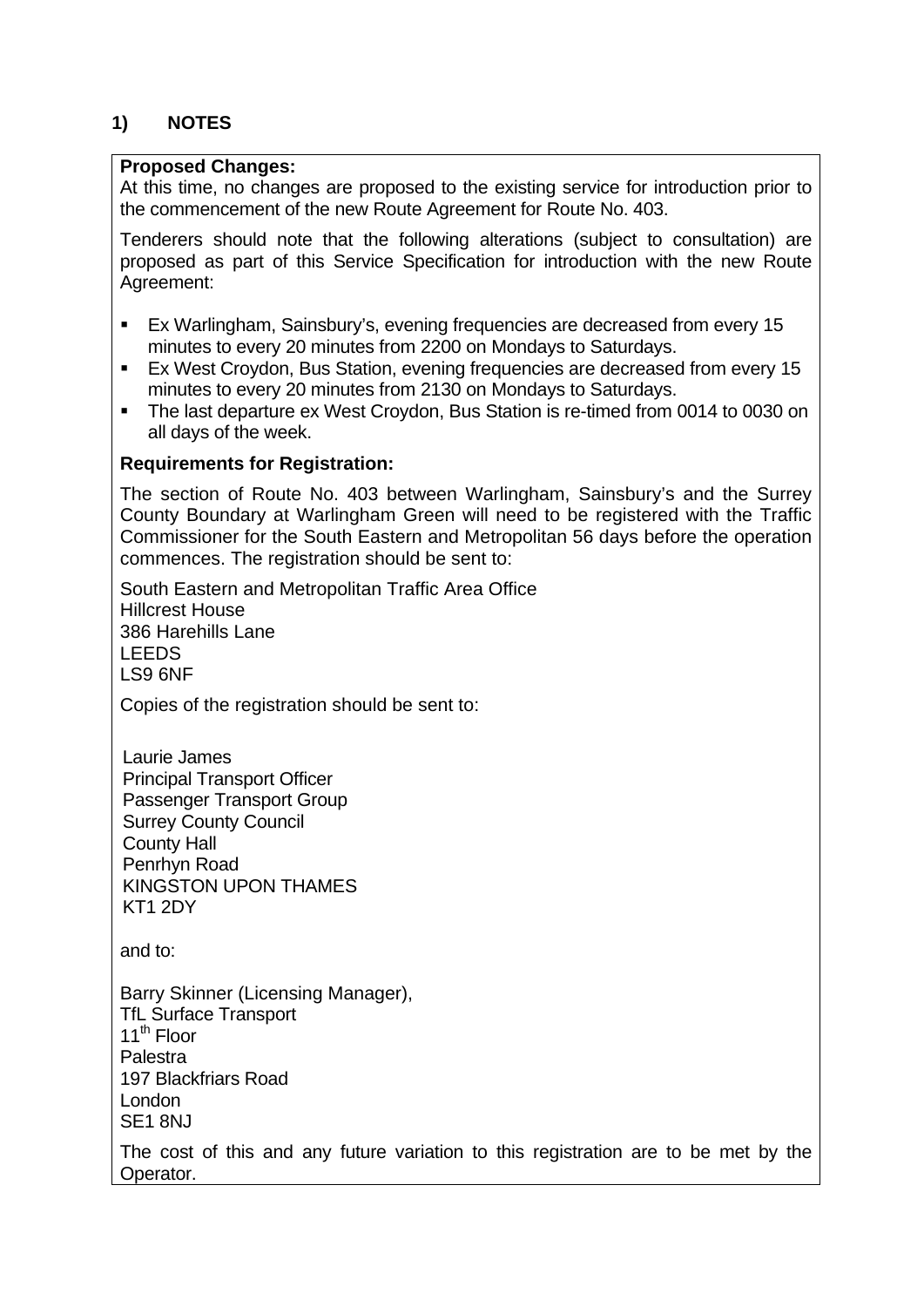# **2) SCHEDULE REQUIREMENTS & PINCHPOINTS**

# **2.1) MONDAY TO FRIDAY SCHEDULE REQUIREMENTS & PINCHPOINTS**

| Warlingham, Sainsbury's to West      |                  |                            | West Croydon, Bus Station to         |                  |            |  |
|--------------------------------------|------------------|----------------------------|--------------------------------------|------------------|------------|--|
| Croydon, Bus Station                 |                  |                            | Warlingham, Sainsbury's              |                  |            |  |
| First departure no later than 0540.  |                  |                            | First departure no later than 0530.  |                  |            |  |
| 0535 - 0620                          | Every 20 minutes |                            | $0525 - 0630$                        | Every 20 minutes |            |  |
| 0621 - 1930                          | Every 12 minutes |                            | 0631 - 1930                          | Every 12 minutes |            |  |
| 1931 - 2200                          | Every 15 minutes |                            | 1931 - 2130                          | Every 15 minutes |            |  |
| 2201 - 0030                          | Every 20 minutes |                            | 2131 - 0035                          | Every 20 minutes |            |  |
| Last departure no earlier than 0025. |                  |                            | Last departure no earlier than 0030. |                  |            |  |
| <b>Pinchpoints</b>                   |                  |                            |                                      |                  |            |  |
| Sanderstead                          | 0700 - 0900      | 12 minutes                 | Sanderstead                          | 0700 - 0900      | 12 minutes |  |
| <b>Station</b>                       | 1500 - 1625      | $\vert$ 12 minutes $\vert$ | <b>Station</b>                       | 1500 - 1635      | 12 minutes |  |

# **2.2) SATURDAY AND GOOD FRIDAY SCHEDULE REQUIREMENTS & PINCHPOINTS**

| Warlingham, Sainsbury's to West      |                  |            | West Croydon, Bus Station to         |                                     |  |  |  |
|--------------------------------------|------------------|------------|--------------------------------------|-------------------------------------|--|--|--|
| Croydon, Bus Station                 |                  |            |                                      | Warlingham, Sainsbury's             |  |  |  |
| First departure no later than 0540.  |                  |            |                                      | First departure no later than 0530. |  |  |  |
| 0535 - 0800                          | Every 20 minutes |            | 0525 - 0750                          | Every 20 minutes                    |  |  |  |
| 0801 - 1830                          | Every 12 minutes |            | 0751 - 1900                          | Every 12 minutes                    |  |  |  |
| 1831 - 2200                          | Every 15 minutes |            | 1901 - 2130                          | Every 15 minutes                    |  |  |  |
| 2201 - 0030                          | Every 20 minutes |            | 2131 - 0035                          | Every 20 minutes                    |  |  |  |
| Last departure no earlier than 0025. |                  |            | Last departure no earlier than 0030. |                                     |  |  |  |
| <b>Pinchpoints</b>                   |                  |            |                                      |                                     |  |  |  |
| Sanderstead                          | 0925 - 1100      | 12 minutes | Sanderstead                          | 0920 - 1100   12 minutes            |  |  |  |
| <b>Station</b>                       |                  |            | <b>Station</b>                       |                                     |  |  |  |

### **2.3) SUNDAY AND PUBLIC HOLIDAY SCHEDULE REQUIREMENTS & PINCHPOINTS**

| Warlingham, Sainsbury's to West      |                                        | West Croydon, Bus Station to         |                                     |  |  |
|--------------------------------------|----------------------------------------|--------------------------------------|-------------------------------------|--|--|
| Croydon, Bus Station                 |                                        | Warlingham, Sainsbury's              |                                     |  |  |
| First departure no later than 0700.  |                                        |                                      | First departure no later than 0700. |  |  |
| 0655 - 0830   Every 30 minutes       |                                        | 0655 - 0800   Every 30 minutes       |                                     |  |  |
| 0831 - 0030   Every 20 minutes       |                                        | 0801 - 0035                          | Every 20 minutes                    |  |  |
| Last departure no earlier than 0025. |                                        | Last departure no earlier than 0030. |                                     |  |  |
| <b>Pinchpoints</b>                   |                                        |                                      |                                     |  |  |
| Sanderstead                          | 1000 - 1140   20 minutes   Sanderstead |                                      | 1000 - 1140 20 minutes              |  |  |
| <b>Station</b>                       |                                        | <b>Station</b>                       |                                     |  |  |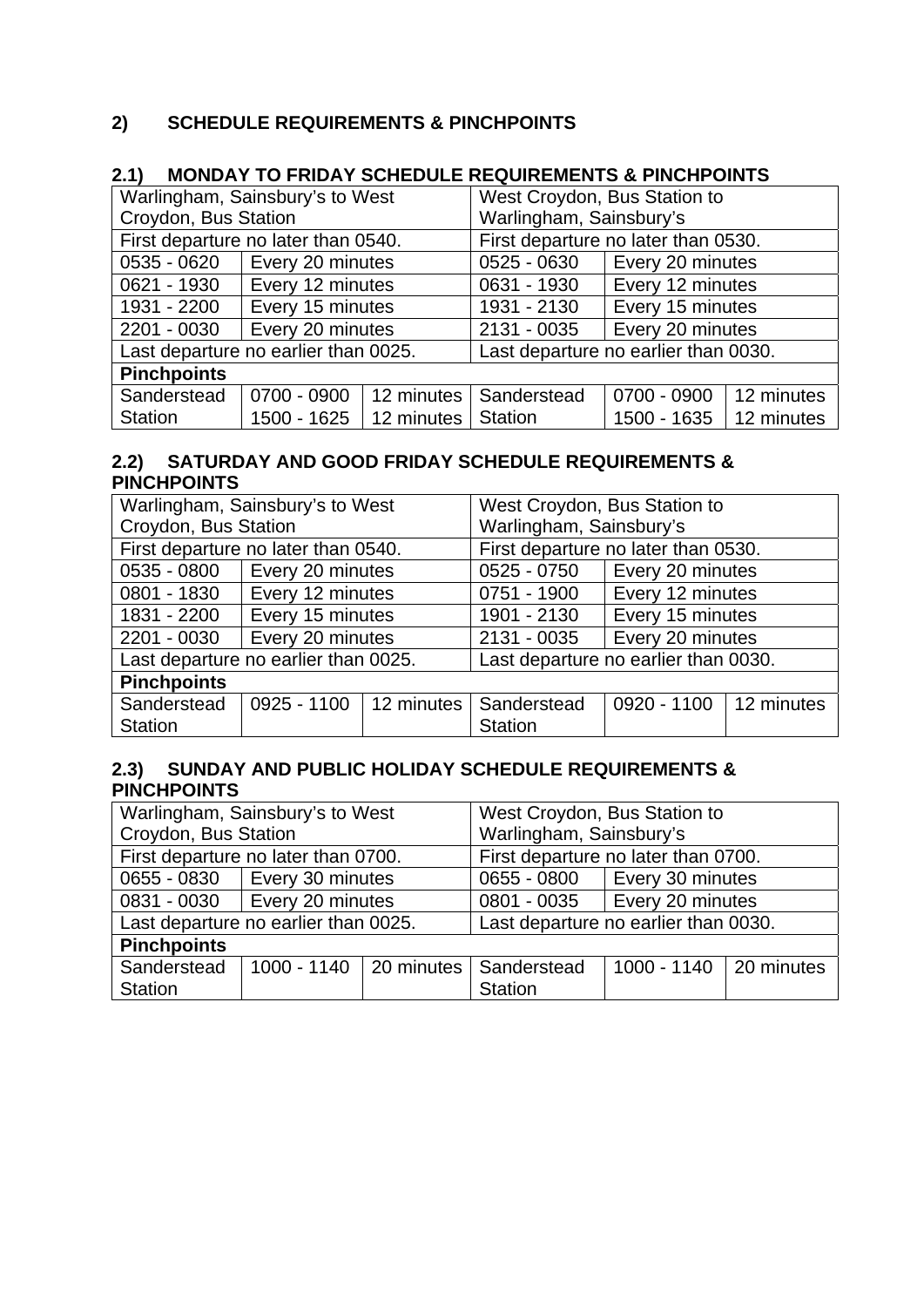# **2.4) BOXING DAY SCHEDULE REQUIREMENTS & PINCHPOINTS**

| Warlingham, Sainsbury's to West      |                                        | West Croydon, Bus Station to         |                                |  |  |
|--------------------------------------|----------------------------------------|--------------------------------------|--------------------------------|--|--|
| Croydon, Bus Station                 |                                        | Warlingham, Sainsbury's              |                                |  |  |
| First departure no later than 0805.  |                                        | First departure no later than 0810.  |                                |  |  |
| 0800 - 0030   Every 20 minutes       |                                        |                                      | 0805 - 0035   Every 20 minutes |  |  |
| Last departure no earlier than 0025. |                                        | Last departure no earlier than 0030. |                                |  |  |
| <b>Pinchpoints</b>                   |                                        |                                      |                                |  |  |
| Sanderstead                          | 1000 - 1140   20 minutes   Sanderstead |                                      | 1000 - 1140 20 minutes         |  |  |
| <b>Station</b>                       |                                        | <b>Station</b>                       |                                |  |  |

# **3) QSI POINTS & MILEAGE**

It is intended Route No. 403 will have 64 surveys per quarter at the following locations:

| <b>QSI POINTS</b>                        |                                 |
|------------------------------------------|---------------------------------|
| <b>Towards West Croydon, Bus Station</b> | Towards Warlingham, Sainsbury's |
| <b>Sanderstead Church \$</b>             | <b>West Croydon</b>             |
|                                          | <b>Swan &amp; Sugar Loaf</b>    |
|                                          | <b>Sanderstead Church \$</b>    |
| <b>MILEAGE: See Attached iBus Sheets</b> |                                 |

\$ This location observed simultaneously in both directions - counted as two surveys.

# **4) OPERATIONAL CONSIDERATIONS**

- 4.1) Route No. 403 should interwork with other bus services where possible.
- 4.2) Route No. 403 can suffer unpredictable traffic delays in the South Croydon and West Croydon areas.
- 4.3) The 2012 Olympic Games open on Friday  $27<sup>th</sup>$  July and close on Sunday the 12<sup>th</sup> August. The 2012 Paralympic Games start on Wednesday 29<sup>th</sup> August and close on Sunday the 9<sup>th</sup> September. The Games will result in additional passenger demand across the network, requiring additional capacity on some routes. There will also be a number of road closures in the event areas resulting in route diversions. Operators should be aware there will be implications to them during this time. Full details and any extra resource required will be negotiated with the operator at a later date.

# **5) CURRENT PERFORMANCE, ROUTE RECORD & IBUS MILEAGE**

- 5.1) CURRENT PERFORMANCE As per current print out.
- 5.2) ROUTE RECORD As per Busnet Printout.
- 5.3) IBUS MILEAGE As per current print out.

# **6) TUPE STAFF INFORMATION FORM**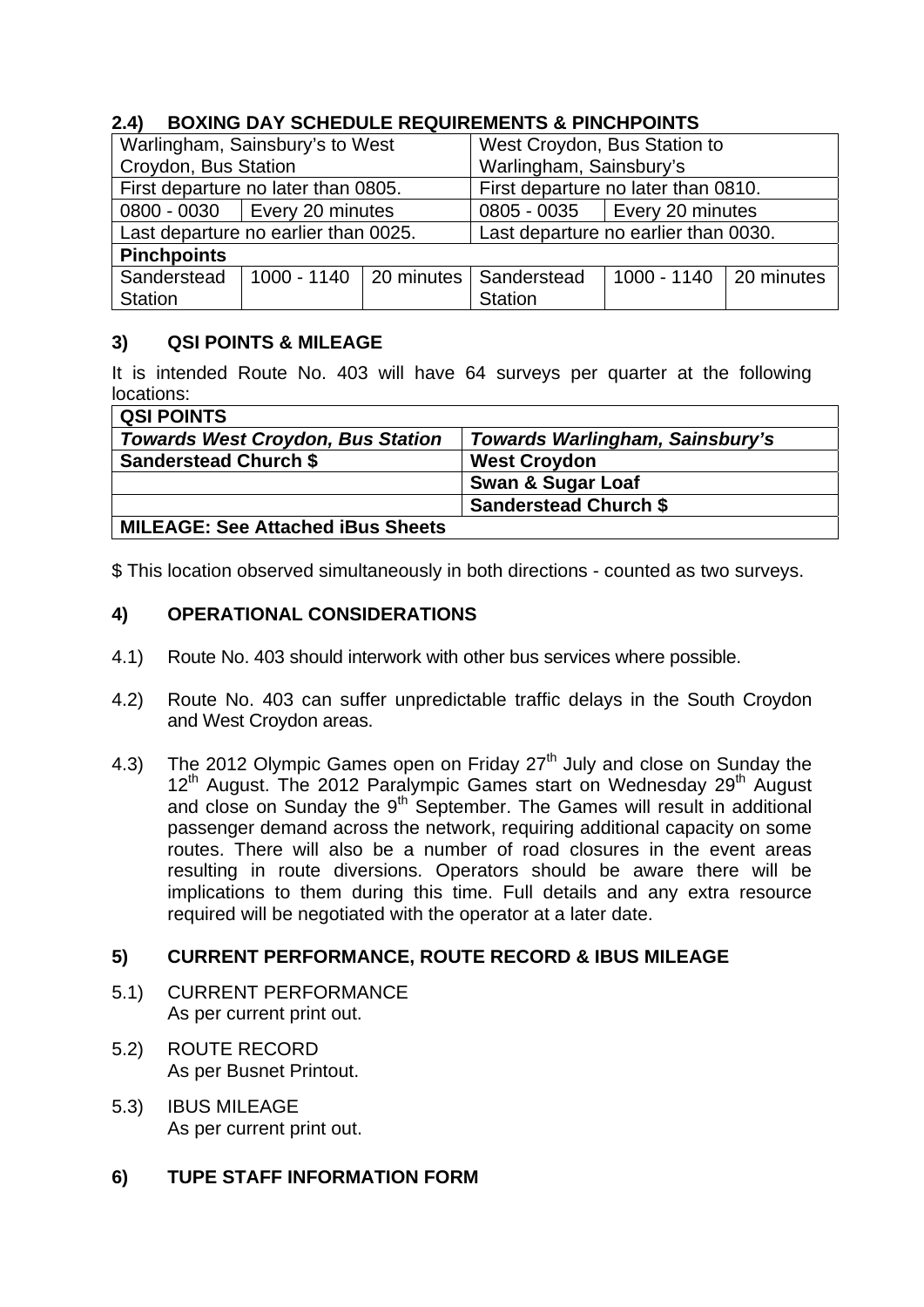

| <b>I</b> Period          | 5/09  |       |       |       |       | 10    |       |       |       | 1/1 C |       |       |       |
|--------------------------|-------|-------|-------|-------|-------|-------|-------|-------|-------|-------|-------|-------|-------|
| 2009/2010                | 99.62 | 99.48 | 99.65 | 99.45 | 99.46 | 98.06 | 99.13 | 99.72 | 99.38 | 98.92 | 99.22 | 99.09 | 99.45 |
| <b>I</b> Min<br>Standard | 98.00 | 98.00 | 98.00 | 98.00 | 98.00 | 98.00 | 98.00 | 98.00 | 98.00 | 98.00 | 98.00 | 98.00 | 98.00 |



| Period    | 5/09                         |            | $-$                    |      | ∼<br>∼ |               |      | . .        | . ب                              | /10            | -         |                                            |               |
|-----------|------------------------------|------------|------------------------|------|--------|---------------|------|------------|----------------------------------|----------------|-----------|--------------------------------------------|---------------|
| 2009/2010 | $\mathbf{a}$<br>$\mathsf{v}$ | 25<br>∪.∪∪ | $\overline{A}$<br>U.15 | 0.18 | 0.18   | 44<br><b></b> | 0.34 | nn<br>v.zz | $\overline{\phantom{a}}$<br>U.4. | $\sim$<br>0.50 | .46<br>v. | $\overline{\phantom{a}}$<br>v.<br><b>_</b> | $\sim$<br>◡.- |

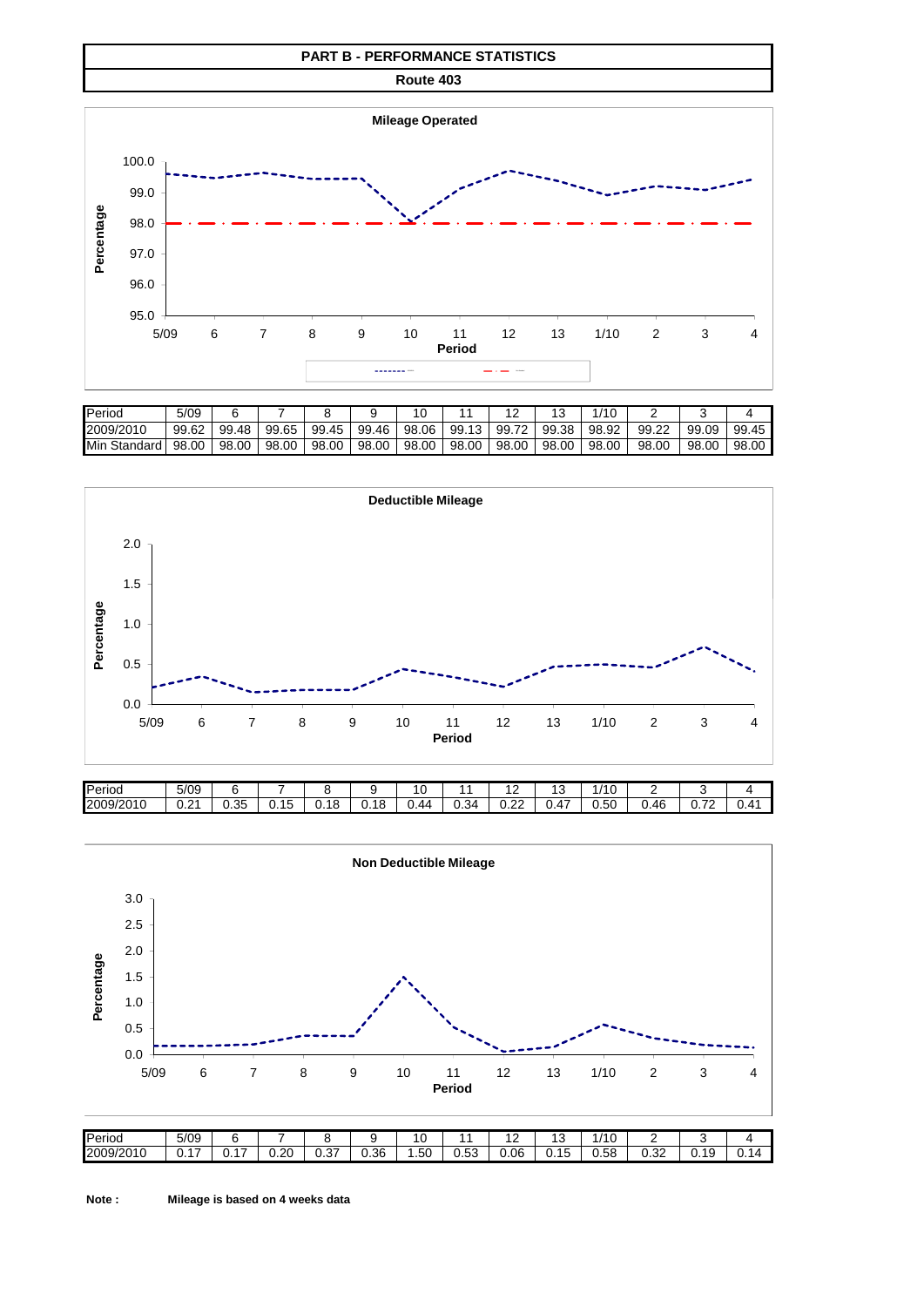

| Period          | 5/09 |      |      |                  |                                     | 10   |      | .    | $\sqrt{2}$<br>د ا | 1/10 | -    |      |      |
|-----------------|------|------|------|------------------|-------------------------------------|------|------|------|-------------------|------|------|------|------|
| 2009/2010       | 0.58 | ง.55 | 0.56 | 0.6 <sup>4</sup> | $\overline{\phantom{a}}$<br>υ.<br>- | 0.76 | 74.ں | 0.64 | 0.50              | 0.42 | 0.44 | .48  | 0.45 |
| Min<br>Standard | 0.90 | 0.90 | 0.90 | 0.90             | 0.90                                | 0.90 | 0.90 | 0.90 | 0.90              | 0.90 | 0.90 | 0.90 | 0.90 |



**Note : Reliability is based on 12 weeks rolling data**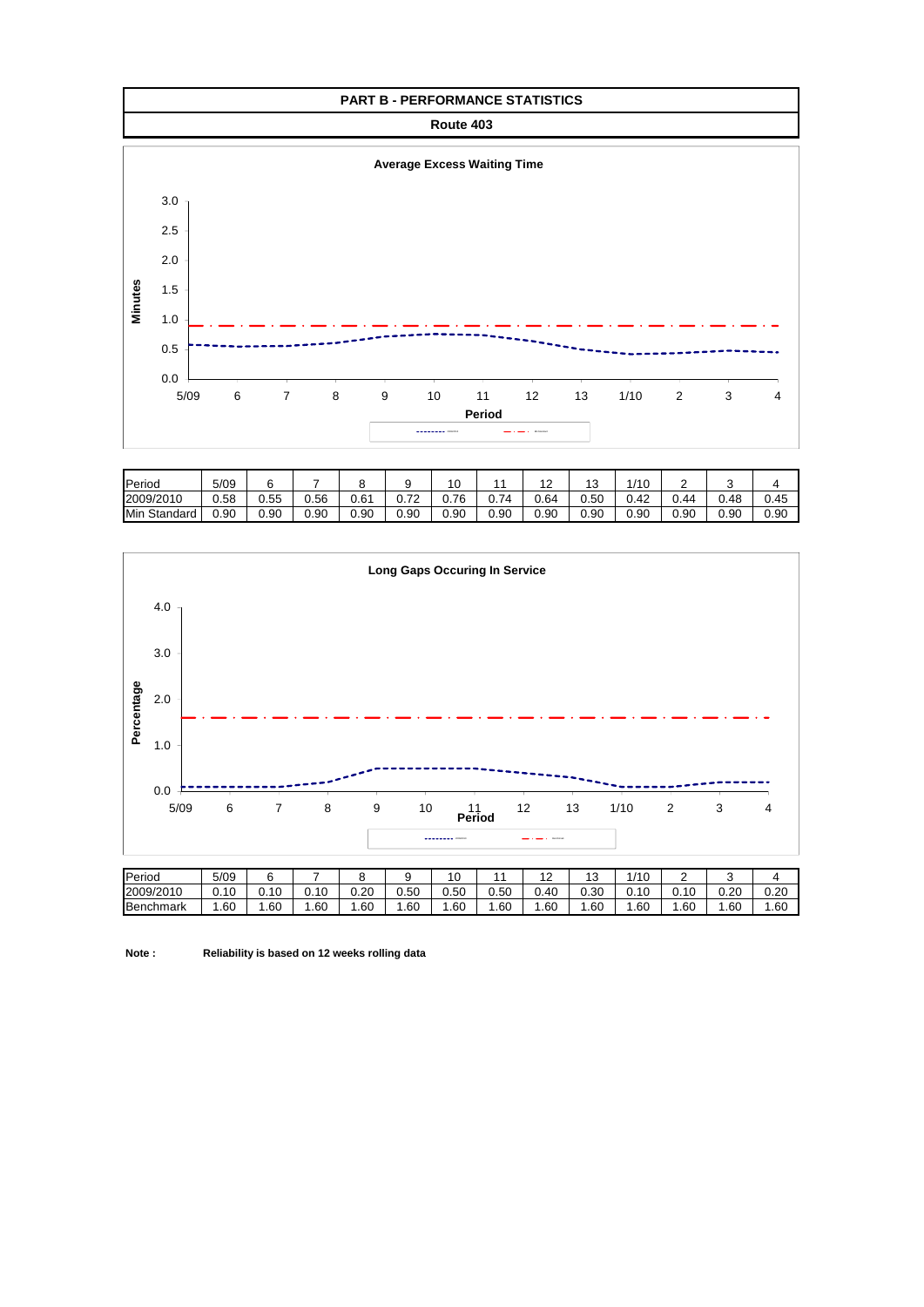# **LONDON BUSES - ROUTE DESCRIPTION**

# **ROUTE 403: Warlingham, Sainsburys - West Croydon Bus Station**

**Date of Structural Change:** 1 October 2011. **Date of Service Change:** 1 October 2011. **Reason for Issue:** New Tender.

# **STREETS TRAVERSED**

**Towards West Croydon Bus Station:** Limpsfield Road, The Green, Limpsfield Road, Sanderstead Church Roundabout, Sanderstead Hill, Sanderstead Road, Mayfield Road, Carlton Road, Selsdon Road, Sussex Road, Selsdon Road, Bartlett Street, Brighton Road, South End, Aberdeen Road, St Peter's Road, Park Lane, Fairfield Halls Roundabout, Park Lane, Wellesley Road, Poplar Walk, St Michael's Road.

**Towards Warlingham, Sainsburys:** Station Road, West Croydon Bus Station, Station Road, Wellesley Road, Park Lane, Fairfield Halls Roundabout, Park Lane, St Peter's Road, Aberdeen Road, South End, Selsdon Road, Sussex Road, Selsdon Road, Carlton Road, Mayfield Road, Sanderstead Road, Sanderstead Hill, Sanderstead Church Roundabout, Limpsfield Road.

# **STANDING AND TURNING POINTS**

# **WEST CROYDON BUS STATION**

Private stand for 14 buses in West Croydon Bus Station on east side of Station Road. Buses proceed from St Michael's Road via West Croydon Bus Station to stand, departing via West Croydon Bus Station to Station Road. Set down in St Michael's Road, at Stop B8 and pick up in Station Road, at Stop B2.

| AVAILABILITY:                  | At any time.                                    |
|--------------------------------|-------------------------------------------------|
| <b>OPERATING RESTRICTIONS:</b> | No more than 2 buses on Route 403 should be     |
|                                | scheduled to stand at any one time.             |
| <b>MEAL RELIEFS:</b>           | No meal relief vehicles to stand at any time.   |
| <b>FERRY VEHICLES:</b>         | No ferry vehicles to park on stand at any time. |
| <b>DISPLAY:</b>                | West Croydon.                                   |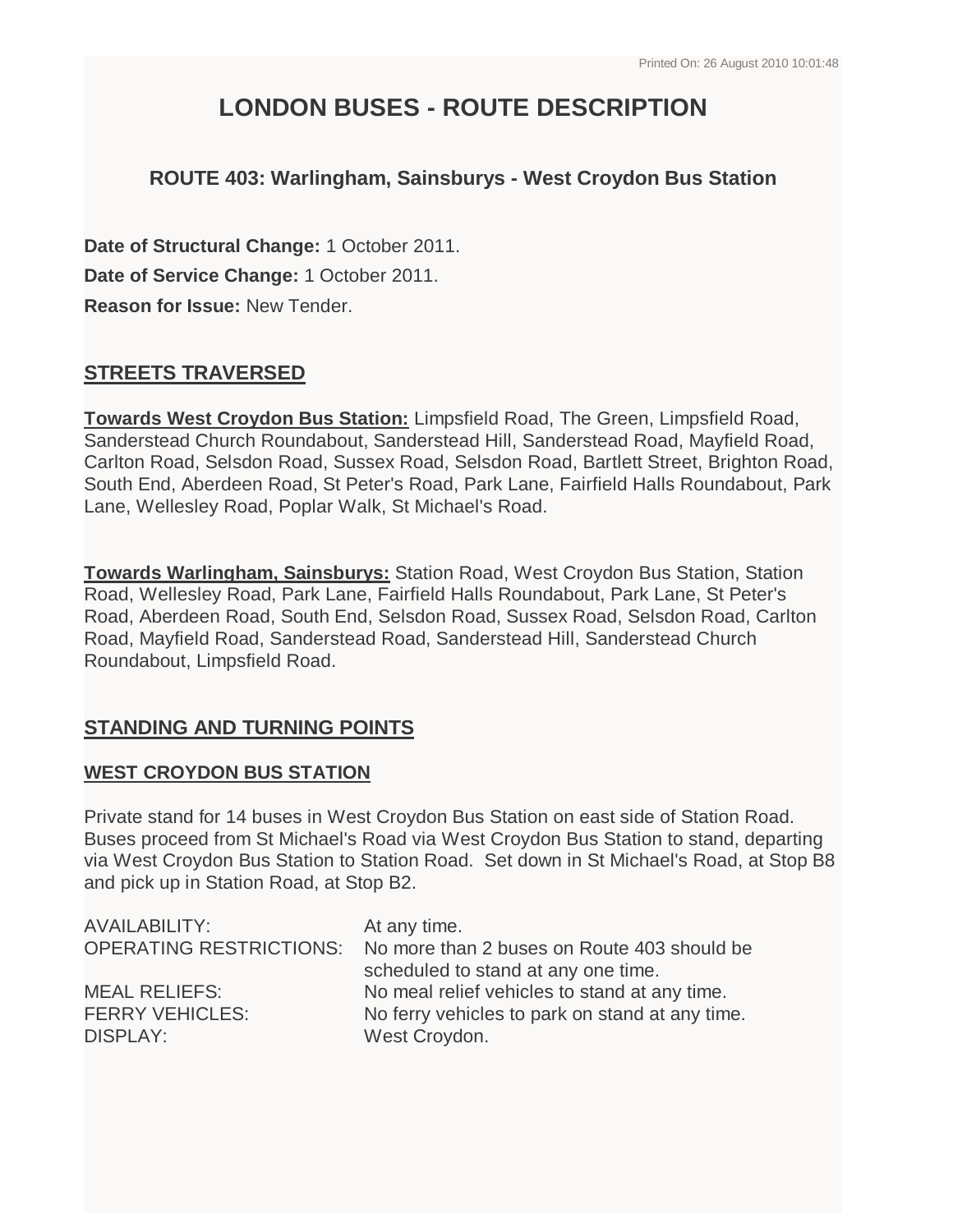# **CROYDON, KATHARINE STREET (from Warlingham, Sainsburys)**

Public stand for four buses on south side of Katharine Street, commencing 47 metres east of centre line of Fell Road and extending 40 metres east.

Buses proceed from Park Lane via Katharine Street to stand, departing via Katharine Street, Croydon High Street, Fell Road, Park Lane and Fairfield Halls Roundabout to Park Lane. Set down in Katharine Street, at Stop KB and pick up in Park Lane, at Stop R.

AVAILABILITY: At any time. DISPLAY: Croydon Town Centre.

OPERATING RESTRICTIONS: Unscheduled curtailments only MEAL RELIEFS: No meal relief vehicles to stand at any time. FERRY VEHICLES: No ferry vehicles to park on stand at any time.

# **SOUTH CROYDON, SWAN & SUGAR LOAF (from Warlingham, Sainsburys)**

Public stand on north side of Nottingham Road, in two parts:

1. For one bus commencing 25 metres west of Brighton Road outside flats 3-4 Whitgift Court and extending 15 metres west.

2. For two buses, commencing 50 metres west of Brighton Road of outside flats 7-8 Whitgift Court and extending 25 metres west.

Buses proceed from Brighton Road via Warham Road and Nottingham Road to stand, departing via Nottingham Road and Brighton Road to Selsdon Road. Set down in Brighton Road, at Stop G and pick up in Selsdon Road, at Stop F.

| <b>AVAILABILITY:</b>           | At any time.                                    |
|--------------------------------|-------------------------------------------------|
| <b>OPERATING RESTRICTIONS:</b> | Unscheduled curtailments only                   |
| <b>MEAL RELIEFS:</b>           | No meal relief vehicles to stand at any time.   |
| <b>FERRY VEHICLES:</b>         | No ferry vehicles to park on stand at any time. |
| <b>DISPLAY:</b>                | South Croydon, South End.                       |

# **SANDERSTEAD CHURCH (from WEST CROYDON BUS STATION)**

Buses proceed from Sanderstead Church Roundabout via Rectory Park and Mitchley Hill departing to Limpsfield Road. Set down in Rectory Park and pick up in Limpsfield Road.

| AVAILABILITY: | At any time.                                                      |
|---------------|-------------------------------------------------------------------|
|               | OPERATING RESTRICTIONS: Turning Point Only - Buses must not stand |
| DISPLAY:      | Sanderstead Church.                                               |

# **WARLINGHAM GREEN (from WEST CROYDON BUS STATION)**

Buses proceed from Limpsfield Road departing to The Green. Set down in Limpsfield Road and pick up in The Green.

| AVAILABILITY:   | At any time.                                                      |
|-----------------|-------------------------------------------------------------------|
|                 | OPERATING RESTRICTIONS: Turning Point Only - Buses must not stand |
| <b>DISPLAY:</b> | Warlingham Green.                                                 |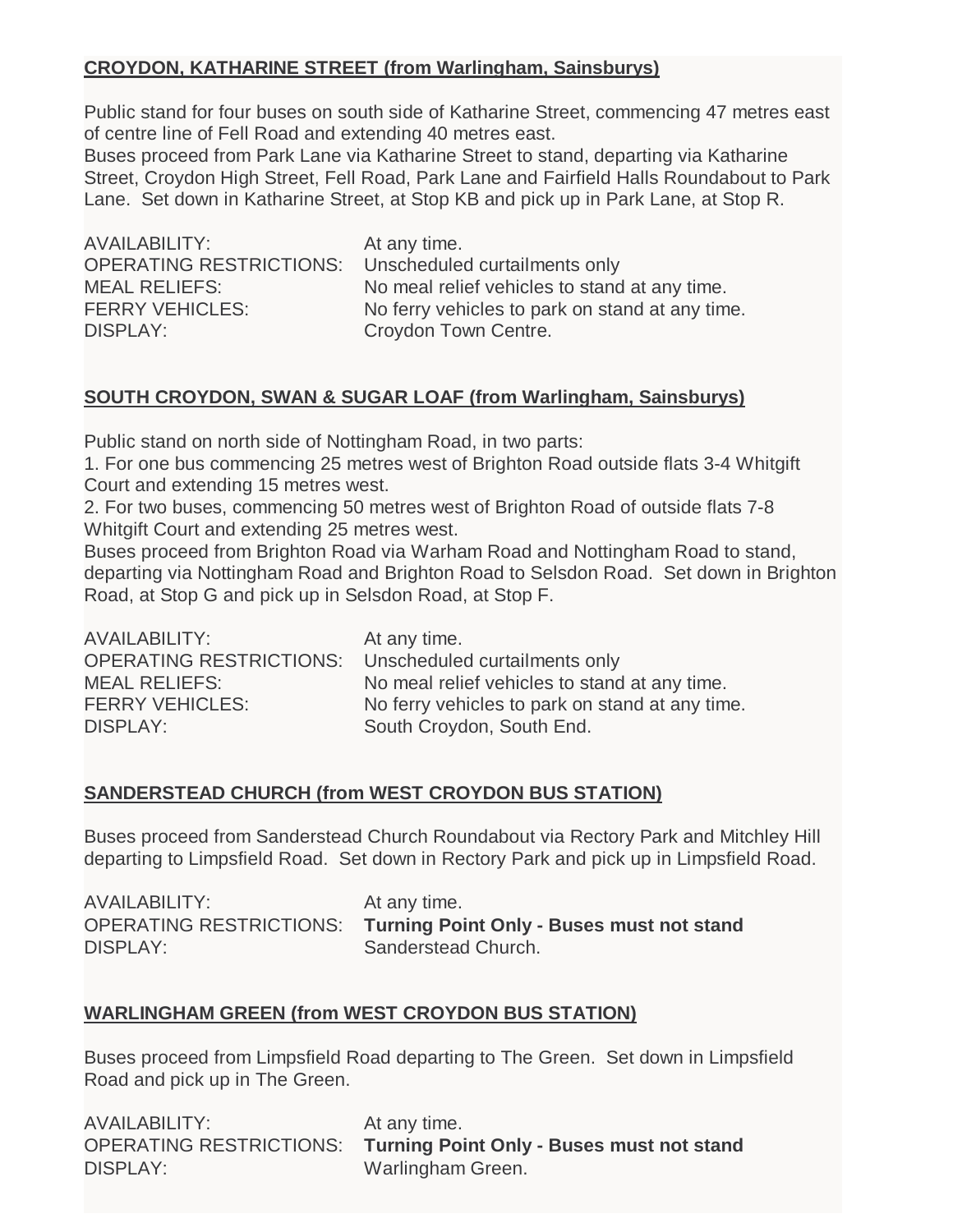### **WARLINGHAM, SAINSBURYS**

Public stand for two buses on north side of Limpsfield Road in layby adjacent to Sainsbury's store commencing opposite the south wall of no.632 and extending 25 metres west.

Buses proceed from Limpsfield Road direct to stand, departing to Limpsfield Road (Circling Roundabout Junction Of). Set down in Limpsfield Road, Alighting Point only and pick up in Limpsfield Road, Alighting Point only.

| <b>AVAILABILITY:</b>   | At any time.                                                        |
|------------------------|---------------------------------------------------------------------|
|                        | OPERATING RESTRICTIONS: No more than 2 buses on Route 403 should be |
|                        | scheduled to stand at any one time.                                 |
| <b>MEAL RELIEFS:</b>   | No meal relief vehicles to stand at any time.                       |
| <b>FERRY VEHICLES:</b> | No ferry vehicles to park on stand at any time.                     |
| <b>DISPLAY:</b>        | Warlingham.                                                         |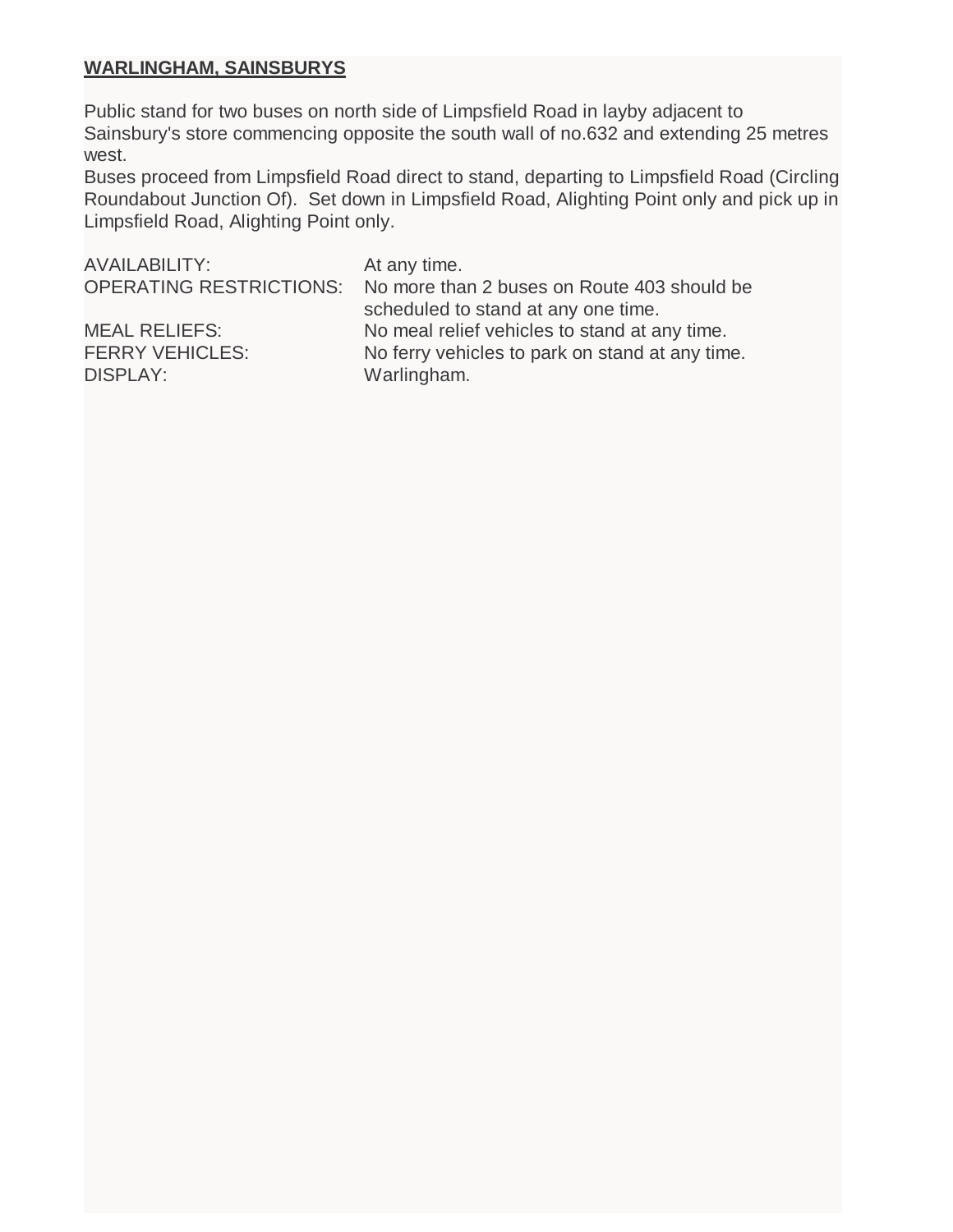# **Transport for London - Live Mileage List**

| Route          | 403              |
|----------------|------------------|
| Service change | 20279            |
| Date           | 24 November 2009 |

| <b>OUT DIRECTION</b>                       |                    |                                      |                |              |
|--------------------------------------------|--------------------|--------------------------------------|----------------|--------------|
| <b>Timing Point</b>                        |                    |                                      |                |              |
| Code                                       | <b>Stop Number</b> | <b>Stop Name</b>                     | <b>Metres</b>  | <b>Miles</b> |
| <b>WARLSY S</b>                            | <b>WARLSY S</b>    | WARLINGHAM, SAINSBURYS               |                |              |
| <b>WARLSY</b>                              | <b>SL20</b>        | <b>Warlingham Sainsburys</b>         | $\mathbf{0}$   | 0.00         |
|                                            | <b>W38</b>         | <b>Marks Road</b>                    | 201            | 0.12         |
| <b>WARLGN</b>                              | <b>SL21</b>        | <b>Warlingham Green</b>              | 612            | 0.38         |
|                                            | <b>SL22</b>        | <b>Church Road</b>                   | 416            | 0.26         |
|                                            | <b>SL23</b>        | Verdayne Gardens                     | 426            | 0.26         |
|                                            | <b>SL24</b>        | <b>Hamsey Green</b>                  | 399            | 0.25         |
|                                            | 22195              | <b>Harewood Gardens</b>              | 215            | 0.13         |
|                                            | 4410               | <b>Hilton Way</b>                    | 336            | 0.21         |
|                                            | 12418              | Wentworth Way                        | 332            | 0.21         |
|                                            | 4409               | Sanderstead Methodist Church         | 397            | 0.25         |
|                                            | 12419              | <b>Sanderstead Recreation Ground</b> | 302            | 0.19         |
|                                            | 5333               | <b>Cranleigh Gardens</b>             | 251            | 0.16         |
| <b>SANDCH</b>                              | 4413               | Sanderstead / All Saints Church      | 219            | 0.14         |
|                                            | 12421              | <b>Purley Downs Road</b>             | 520            | 0.32         |
|                                            | 3317               | Sanderstead United Reformed Church   | 352            | 0.22         |
|                                            | 12424              | <b>Beechwood Road</b>                | 789            | 0.49         |
| <b>SANDSN</b>                              | 12426              | Sanderstead Station                  | 317            | 0.20         |
|                                            | 12428              | <b>Brambledown Road</b>              | 326            | 0.20         |
|                                            | 10806              | <b>Twin Bridges Business Park</b>    | 503            | 0.31         |
|                                            | 18809              | <b>Sussex Road</b>                   | 463            | 0.29         |
|                                            | 10808              | <b>Croham Road</b>                   | 317            | 0.20         |
| <b>SCROSS</b>                              | R0487              | Swan & Sugar Loaf                    | 291            | 0.18         |
|                                            | 10795              | Coombe Road                          | 723            | 0.45         |
| <b>CROYFH</b>                              | 17630              | <b>Fairfield Halls</b>               | 618            | 0.38         |
|                                            | <b>SL30</b>        | <b>Whitgift Centre</b>               | 369            | 0.23         |
| <b>WCROBS</b>                              | <b>BP2300</b>      | <b>West Croydon Bus Station</b>      | 332            | 0.21         |
|                                            | <b>WCROBS S</b>    | <b>WEST CROYDON BUS STATION</b>      | $\overline{0}$ | 0.00         |
|                                            |                    |                                      |                |              |
|                                            |                    |                                      | 10026          | 6.23         |
| <b>TOTAL ROUTE MILEAGE - OUT DIRECTION</b> |                    | metres                               | miles          |              |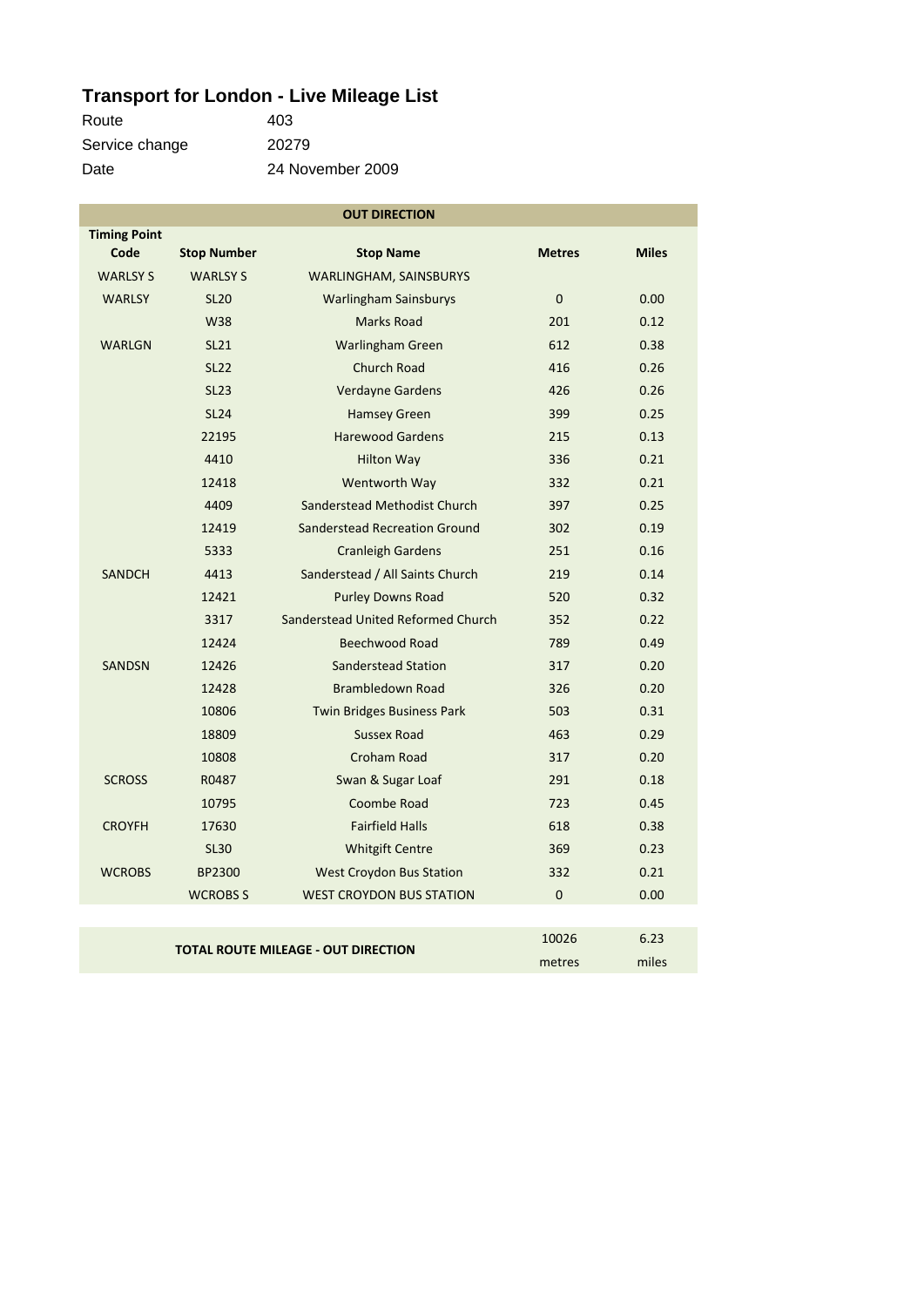| <b>BACK DIRECTION</b>                       |                                       |               |              |
|---------------------------------------------|---------------------------------------|---------------|--------------|
| <b>Stop Number</b>                          | <b>Stop Name</b>                      | <b>Metres</b> | <b>Miles</b> |
| <b>WCROBS S</b>                             | <b>WEST CROYDON BUS STATION</b>       |               |              |
| R0850                                       | <b>West Croydon Bus Station</b>       | $\Omega$      | 0.00         |
| 10814                                       | <b>Whitgift Centre</b>                | 551           | 0.34         |
| 17457                                       | Park Lane / Fairfield Halls           | 507           | 0.32         |
| 10794                                       | Coombe Road                           | 535           | 0.33         |
| 25871                                       | Swan And Sugar Loaf                   | 601           | 0.37         |
| 4415                                        | Ruskin Parade / South Croydon Station | 180           | 0.11         |
| 18810                                       | Sussex Road                           | 528           | 0.33         |
| 10804                                       | Carlton Road                          | 536           | 0.33         |
| 12427                                       | Brambledown Road                      | 478           | 0.30         |
| 4412                                        | Sanderstead Station                   | 292           | 0.18         |
| 12425                                       | Beechwood Road                        | 334           | 0.21         |
| 12423                                       | Sanderstead United Reformed Church    | 788           | 0.49         |
| 12422                                       | <b>Purley Downs Road</b>              | 348           | 0.22         |
| 3608                                        | Sanderstead / All Saints Church       | 511           | 0.32         |
| 12420                                       | Sanderstead Recreation Ground         | 381           | 0.24         |
| <b>BP657</b>                                | Sanderstead Methodist Church          | 304           | 0.19         |
| BP1900                                      | Hillsmead Way                         | 323           | 0.20         |
| 12417                                       | Wentworth Way                         | 274           | 0.17         |
| 4411                                        | <b>Hilton Way</b>                     | 226           | 0.14         |
| 22196                                       | <b>Harewood Gardens</b>               | 368           | 0.23         |
| <b>SL04</b>                                 | <b>Hamsey Green</b>                   | 227           | 0.14         |
| <b>SL05</b>                                 | Verdayne Gardens                      | 357           | 0.22         |
| 18833                                       | Church Road                           | 562           | 0.35         |
| <b>SL06</b>                                 | Warlingham Green                      | 192           | 0.12         |
| W37                                         | Marks Road                            | 611           | 0.38         |
| <b>SL07</b>                                 | Warlingham Sainsburys                 | 335           | 0.21         |
| <b>WARLSY S</b>                             | WARLINGHAM, SAINSBURYS                | $\Omega$      | 0.00         |
|                                             |                                       |               |              |
| <b>TOTAL ROUTE MILEAGE - BACK DIRECTION</b> |                                       | 10349         | 6.43         |
|                                             |                                       | metres        | miles        |